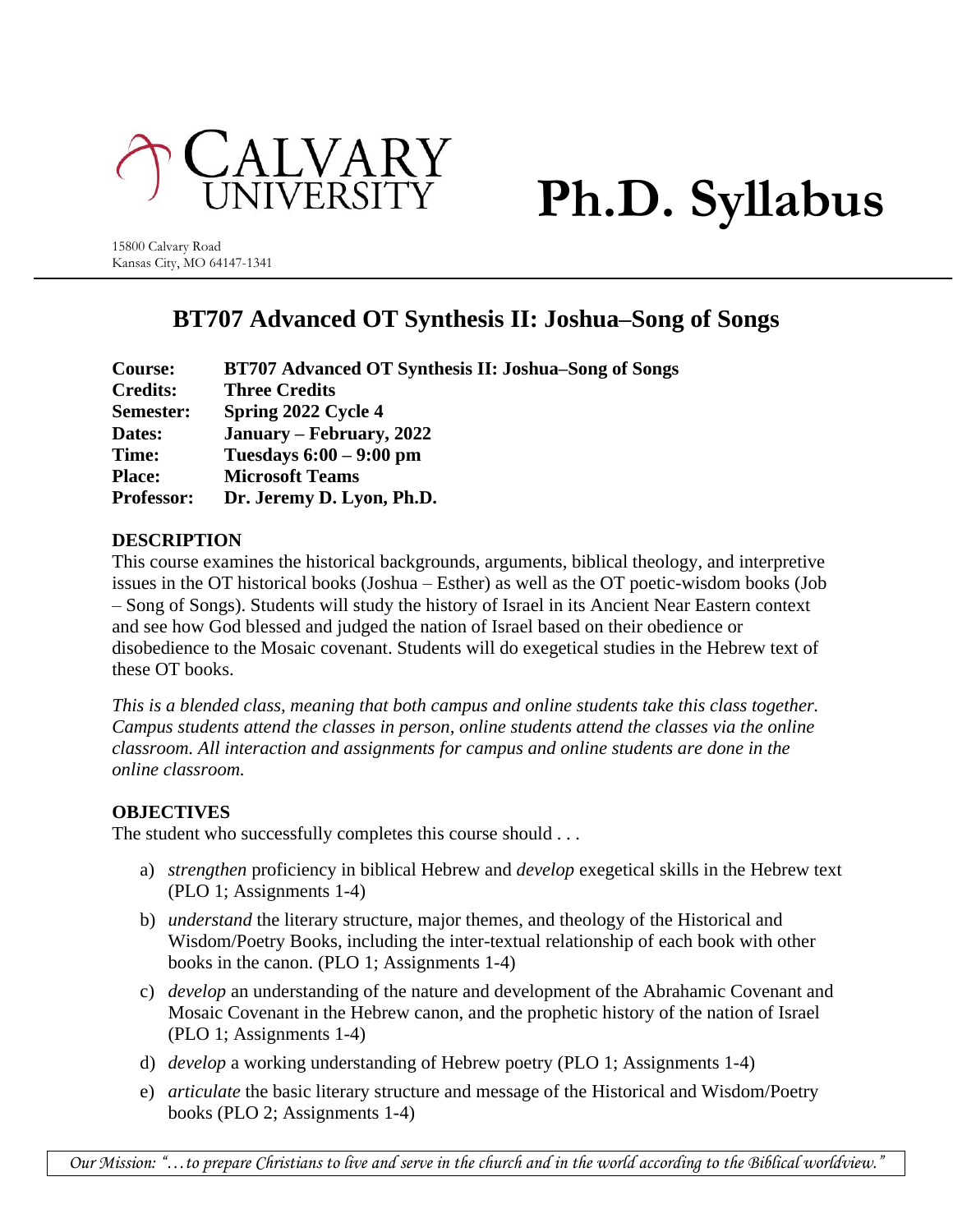- f) *learn* from and interact with past and contemporary scholarship in the field (PLO 3; Assignments 1-4)
- g) *apply* teachings from the Historical and Wisdom/Poetry Books to their life and ministry (PLO 4, 5; Assignments 1-4)

#### **TEXTBOOKS**

- *The Holy Bible*. A translation based on formal equivalency such as the NKJV, NASB, or ESV is required in every course at Calvary University.
- Arnold, Bill T. and H. G. M. Williamson, eds. *Dictionary of the Old Testament: Historical Books*. Downers Grove, IL: InterVarsity Press, 2005. (ISBN: 978-0-8308-1782-5; IVP \$60)
- Berlin, Adele. *The Dynamics of Biblical Parallelism*. Revised and expanded edition. Grand Rapids, MI: Eerdmans; Dearborn, MI: Dove, 2008. (ISBN: 978-0-8028-0397-9; Amazon \$22 or less)
- Cole, Robert L. *Psalms 1–2: Gateway to the Psalter*. Sheffield: Sheffield Phoenix Press, 2013. (ISBN: 979-1-9075-3430-0; Amazon \$80 or less)
- Dorsey, David A. *The Literary Structure of the Old Testament: A Commentary on Genesis– Malachi*. Grand Rapids, MI: Baker Academic, 1999. (ISBN: 0-8010-2793-4; Amazon \$32 or less)
- De Waard, Jan, Piet B. Dirksen, Yohanan A. P. Goldman, Rolf Schäfer, and Magne Sæbø. *Biblia Hebraica Quinta: General Introduction and Megilloth*, Vol. 18. Stuttgart: Deutsche Bibelgesellschaft, 2004. (ISBN: 3-438-05278-4; Amazon \$48 or less)
- Elliger, K. and W. Rudolph, eds. *Biblia Hebraica Stuttgartensia*. Stuttgart: Deutsche Bibelgesellschaft, 1997. (ISBN: 978-1-6830-7352-9; Amazon \$60 or less)
- Longman III, Tremper and Peter Enns, eds. *Dictionary of the Old Testament: Wisdom, Poetry, and Writings*. Downers Grove, IL: InterVarsity Press, 2005. (ISBN: 978-0-8308-1783-2; IVP \$60)
- Rydelnik, Michael and Edwin Blum, eds. *The Moody Handbook of Messianic Prophecy: Studies and Expositions of the Messiah in the Old Testament*. Chicago, IL: Moody Publishers, 2019. (ISBN: 978-0-8024-0963-8; Amazon \$33 or less)
- Schnittjer, Gary Edward. *Old Testament Use of Old Testament: A Book-by-Book Guide*. Grand Rapids, MI: Zondervan, 2021. (ISBN: 978-0-3105-7110-0; Amazon \$55 or less)

#### **ASSIGNMENTS**

**1**.**Weekly Quizzes (150 pts):** The student will read the assigned weekly material carefully and critically. The student will report the percentage of reading completed for each week as part of the weekly quizzes. On the other part of each quiz the student will be responsible for the material covered in both the reading assignments due each current session and class lectures from the previous sessions. Quizzes may consist of reading % only or also discussion board format.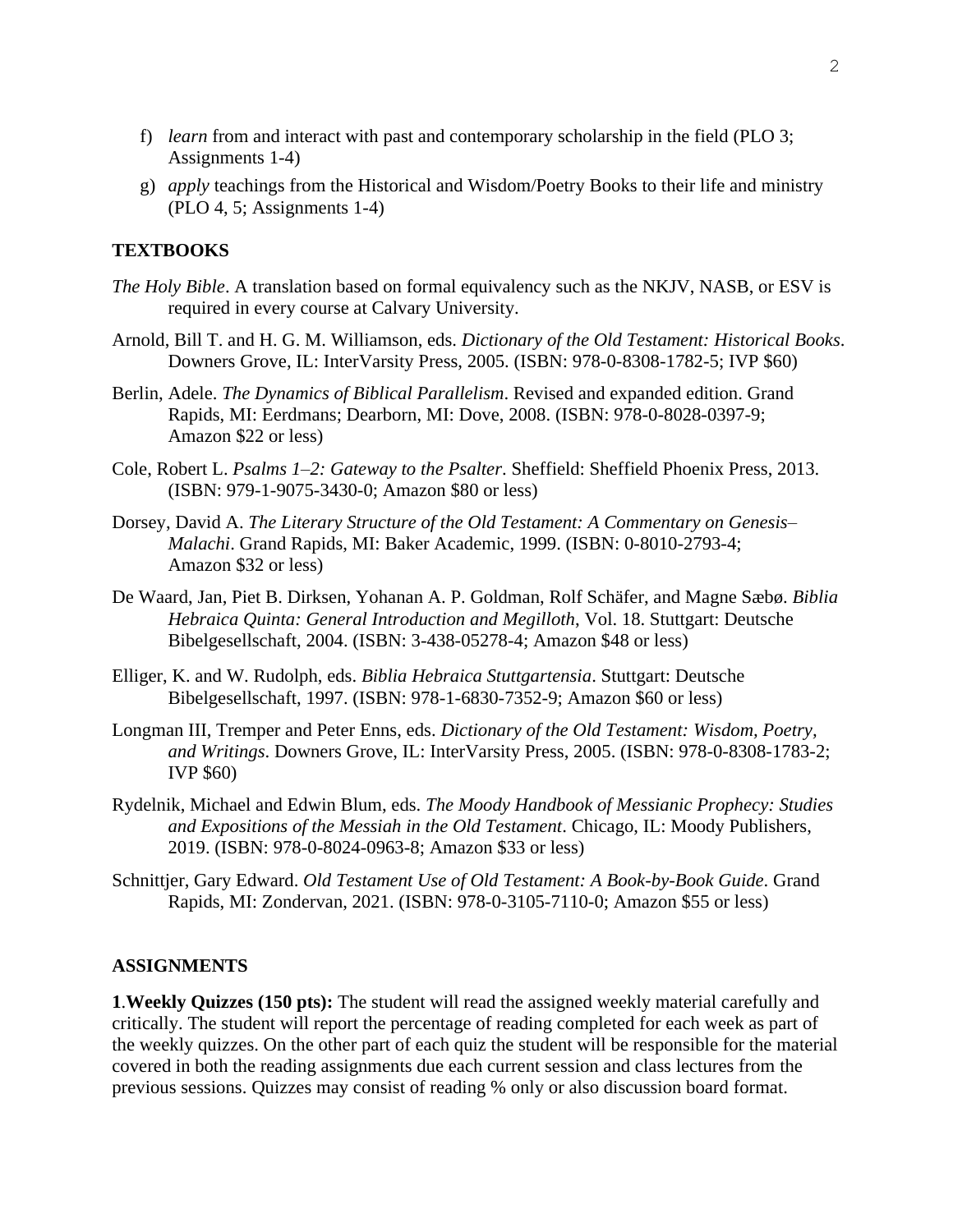**2.Book Summary and Response Paper (150 pts):** The student will read Cole (*Psalms 1–2: Gateway to the Psalter*) and will write a brief chapter-by-chapter summary (covering the major issues) with a brief critical evaluation of each chapter. The response should demonstrate comprehension of the material and should include some type of critique and/or agreement with aspects in that chapter. For each chapter, write (a) substantial paragraph(s) summary and (a) paragraph(s) response (please cite all sources in footnotes). Include headings for each chapter. Turabian format is required.

**3.Translation and Exegetical Commentary Project (300 pts):** Students will have weekly translation and exegesis assignments (details provided in class). The student will do translation of the select passages from the Historical and Wisdom/Poetry Books along with critical commentary on each verse involving grammar, syntax, exegetical/theological issues.

**4.Hebrew Exegesis Paper (400 pts):** The student will develop an 8,000-to-10,000-word exegesis paper of a selected text from the Historical or Wisdom/Poetry Books. The research will include detailed exegetical discussion of the verses from the Hebrew text, including grammar/syntax issues and theological/interpretive issues. More details provided in class. The paper must follow Turabian format.

# **POINTS AND FINAL GRADE**

| 960-1000 points | A     |
|-----------------|-------|
| 940-959 points  | $A -$ |
| 920-939 points  | $B+$  |
| 880-919 points  | B     |
| 860-879 points  | B-    |
| $0-859$ points  | F     |
|                 |       |

# **HELP FOR STUDENTS**

Students with disabilities have the responsibility of informing the Accommodations Support Coordinator [\(aso@calvary.edu\)](mailto:aso@calvary.edu) of any disabling condition that may require support.

The Clark Academic Center (learning@calvary.edu) is dedicated to providing free academic assistance for Calvary University students. Student tutors aid with all facets of the writing process, tutor in various subject areas, prepare students for exams and facilitate tests. Please take advantage of this service.

# **EXPECTATIONS**

Attend class in Microsoft Teams. Each PhD student is expected to be at every class on time. Make class attendance a priority.

Do not plagiarize. Plagiarism is defined as copying any part of a book or paper without identifying the author. This also includes taking another person's ideas and presenting them as your own.